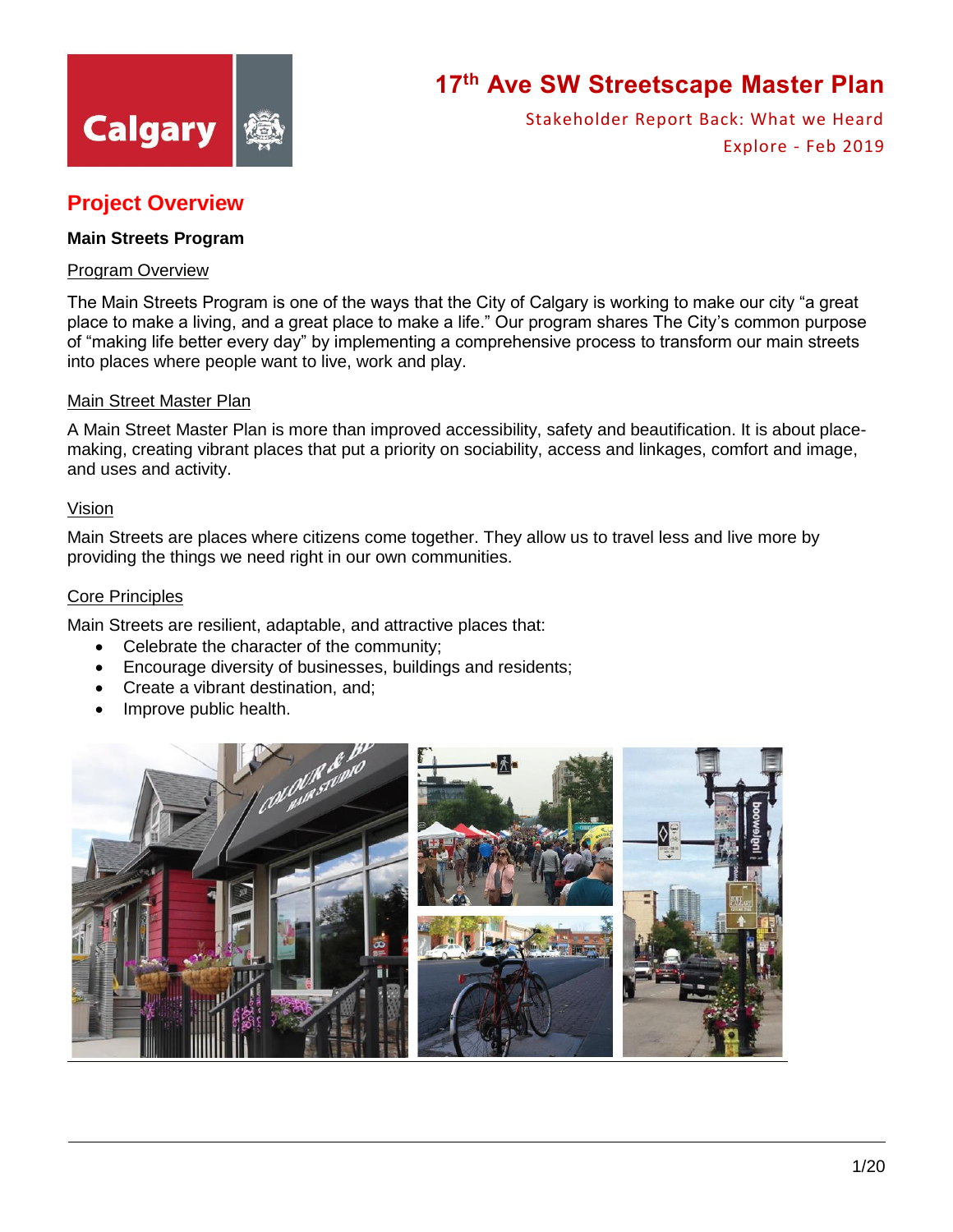

Stakeholder Report Back: What we Heard Explore - Feb 2019

#### Program Approach

The Main Street initiative focuses on implementation approaches and programs to enable the policies, goals and targets contained in the Municipal Development Plan (MDP). The Main streets program consists of the following approach.



#### **Streetscape Master Plan**

A streetscape is the area that spans between two building faces (or property lines) on either side of the road (Exhibit 1). This includes the road, sidewalks, boulevards and public / private spaces leading up to the building face. The streetscape includes all visual and functional elements of a street.

The Streetscape Master Plan represents the design and investment phase of the program. A Streetscape Master Plan is intended as a high-level design guideline for public realm improvements such as sidewalks, landscaping, lighting, public furniture, crossings, and other elements of urban design. The Plan communicates the "big moves," while leaving enough flexibility to adapt as the street evolves over time.

**Exhibit 1.** Streetscape

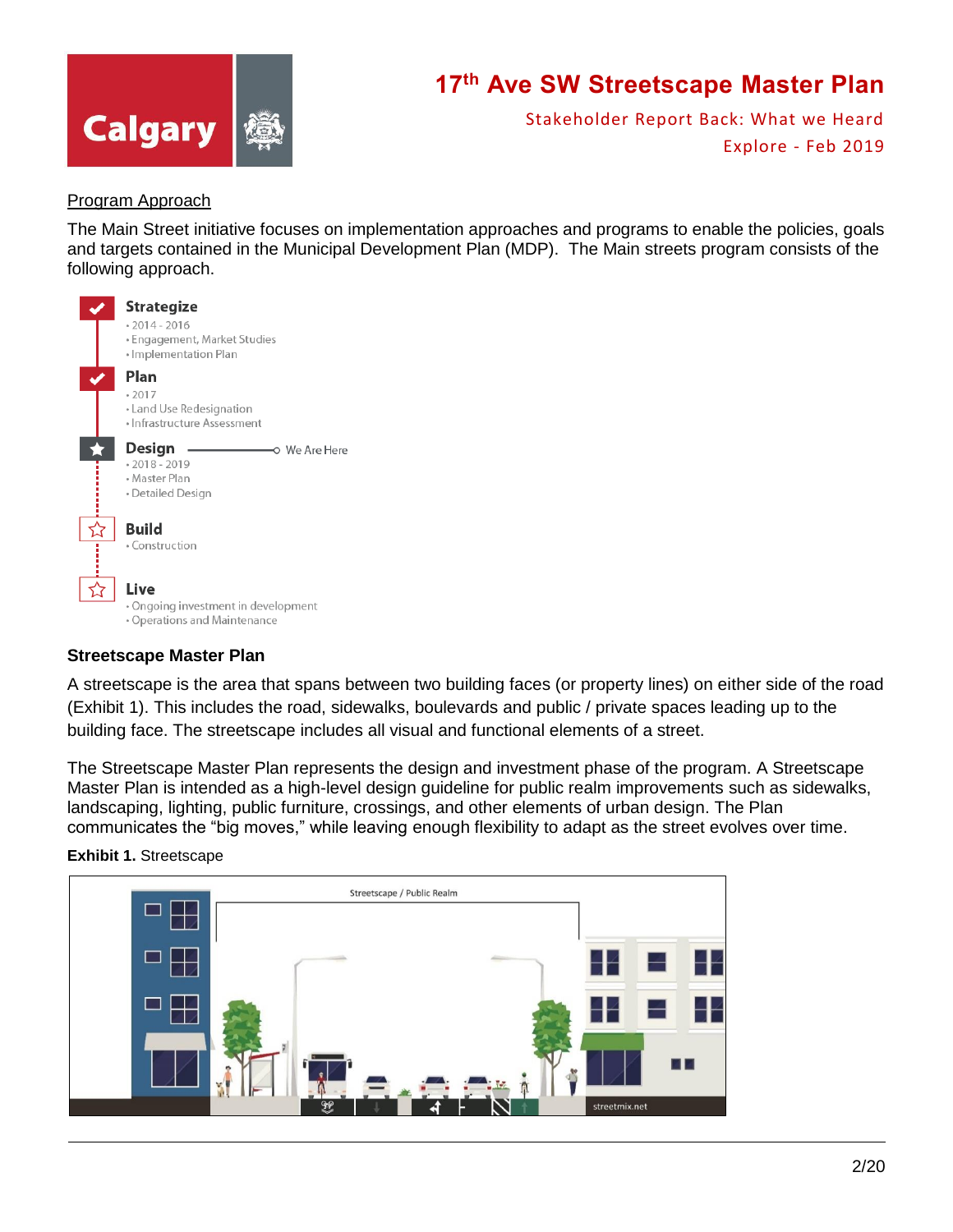

Stakeholder Report Back: What we Heard Explore - Feb 2019

#### Study Area

17th Ave S.W was identified as one of the main streets in the City of Calgary Municipal Development Plan (MDP). This project focuses on one of these segments spanning 17th Ave S.W from Crowchild Trail SW to 37 Street SW (Exhibit 2). The study area is boarded by the communities of Killarney/Glengarry, Richmond, Rosscarrock, Scarboro Sunalta West, Shaganappi and Glendale-Glendale Meadows.

#### **Exhibit 2**. Aerial view of Study Area



#### **Engagement Process**

Within the Main Streets Master Plan process we engage the public in three phases; Discover, Explore and Reveal to better understand community's values for their street.



In the Discover Phase we Listen & Learn; stakeholders and The City listen to and learn about public views, plans, concerns, and expectations.

In the Explore phase, public feedback is obtained through consultation to review preliminary design ideas and options developed from input discussed at the Discover phase. We ensure issues and concerns are understood and considered prior to design resolution of the Master Plan.

The Reveal phase focuses on communicating the short and long term strategies that will be carried forward into detail design of the project. The information communicated will include: (a) the proposed design; (b) what is different from existing; (c) why it is different, and; (d) how engagement input influenced the design, and; if not, explaining how the input was considered and why it could not be incorporated into the design.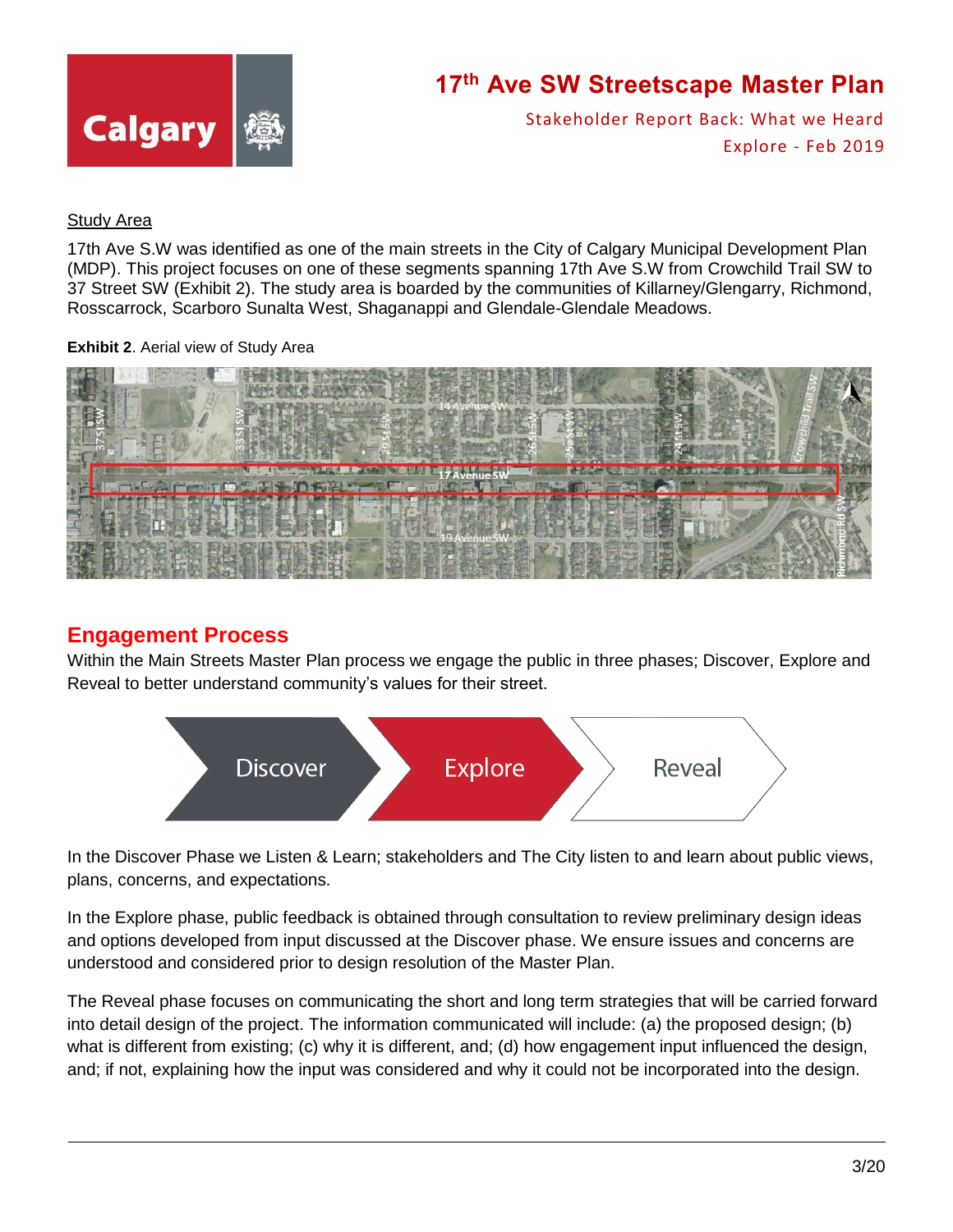

Stakeholder Report Back: What we Heard Explore - Feb 2019

#### How We Use Your Input

Feedback gathered from public and stakeholder engagement is reviewed with City of Calgary policy and standards, site conditions, and technical design analysis then refined for the next stage of engagement.



#### Explore Summary

This report back focuses on the results of the "Explore Phase" only. An Explore Open House was held on December 3, 2018 at the Glamorgan Community Association to collect feedback on various design options. The design options were based on what was heard during the Discover engagement phase. The open house materials and a survey were available online from December 3, 2018 to Jan 10, 2019. This report includes a summary of the input received from both the open house and online engagement components.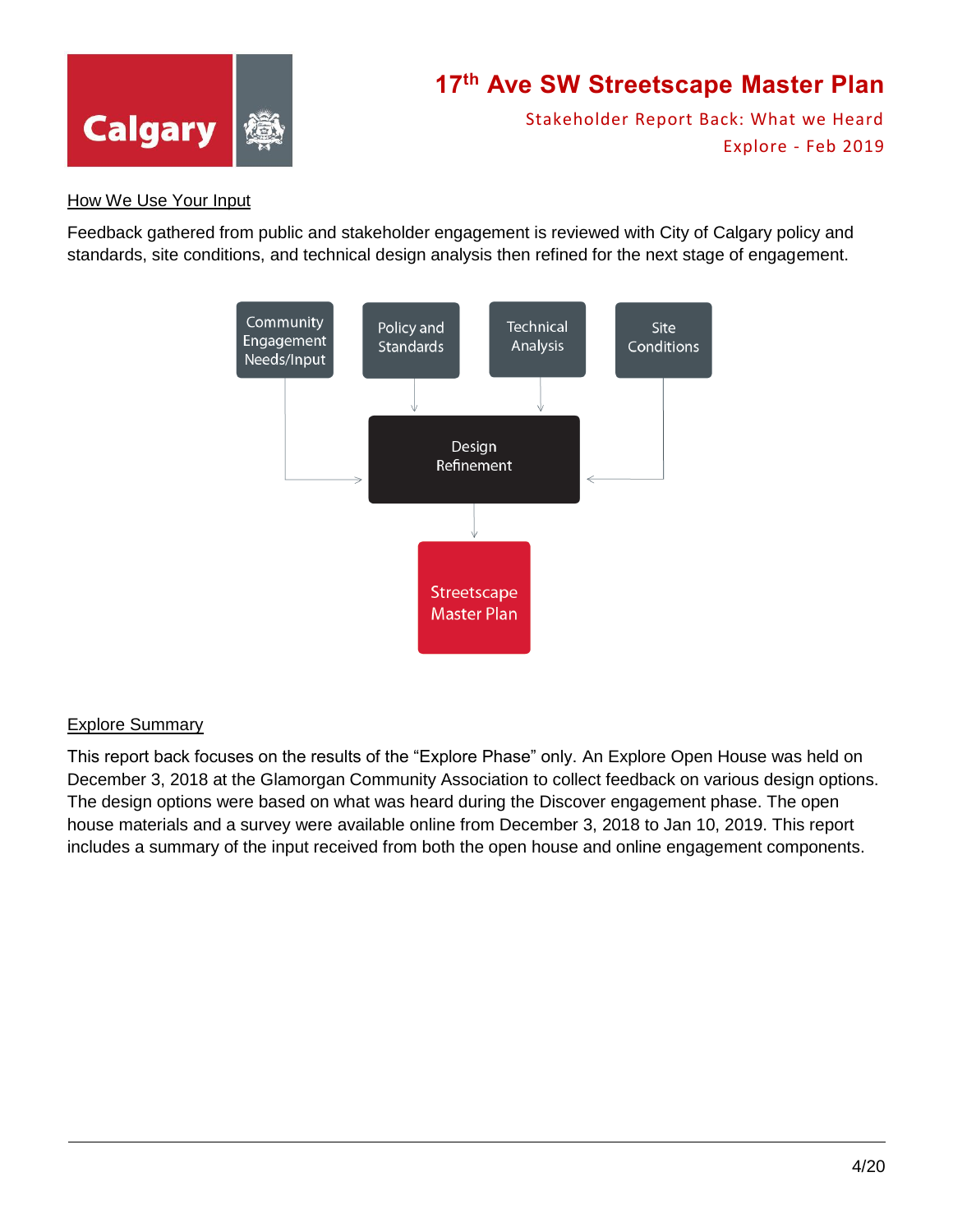

Stakeholder Report Back: What we Heard Explore - Feb 2019

#### **What We Asked**

#### **Project Vision & Principles**

Four project principles were developed based on the feedback that was attained in the "Discover" phase of the  $17<sup>th</sup>$  Ave public engagement.

Project Principles:

- 1. Enhance greenery and healthy living
- 2. Improve user comfort, connectivity, safety and accessibility
- 3. Create an appealing public-private interface that expresses community identity
- 4. Maintain the transportation function of 17th Avenue SW

Participants were asked to provide feedback on whether the project vision and principles support What We Heard from the Community in previous engagements. This was done by selecting one of the following options (highly support, partially support or missed the mark).

#### **Project Objectives & Design Options**

Six objectives were developed based on the project vision and principles. The six objectives were then categorized into three categories (Social & Economic; Mobility & Function; and Character & Identity). Participants were asked whether the design options presented on the boards / project website achieve the project objectives. This was done by selecting one of the following options (highly achieves, somewhat achieves, does not achieve). Participants were also asked to provide details on why they choose the ranking they did for each option.

#### Social & Economic

Objective 1: Focus on high quality public realm and pedestrian comfort Objective 2: Increase trees and vegetation for a healthy environment

#### Mobility & Function

Objective 3: Improve pedestrian safety and accessibility options Objective 4: Maintain the transportation functionality of 17<sup>th</sup> Avenue

#### Character & Identity

Objective 5: Create a sense of entry/gateway at main corridor intersections Objective 6: Use of high quality, consistent, and durable materials.

#### **Other Strategies**

Participants were asked whether there are other strategies that should be considered to better achieve the objectives.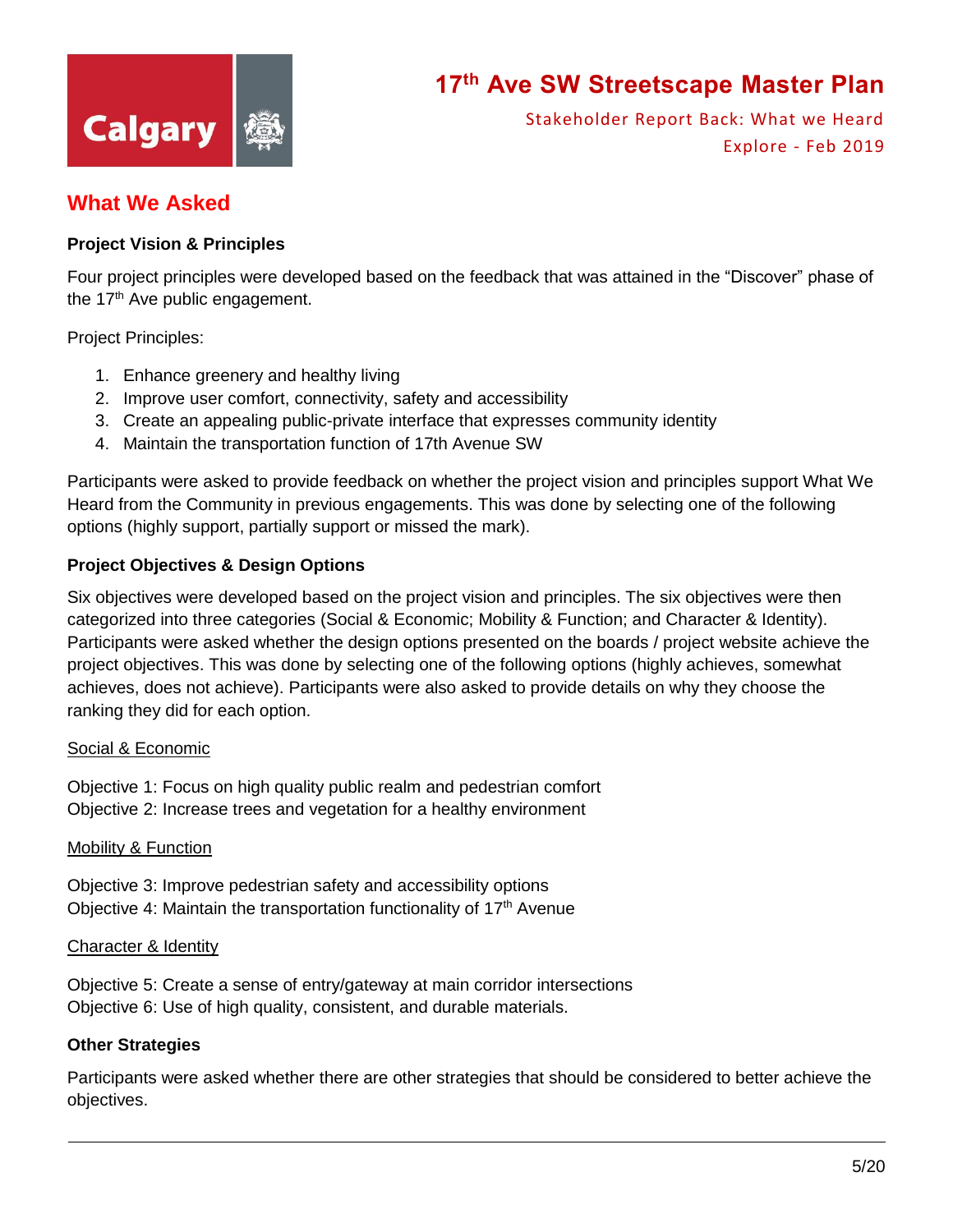# **Calgary** 役員

### **17 th Ave SW Streetscape Master Plan**

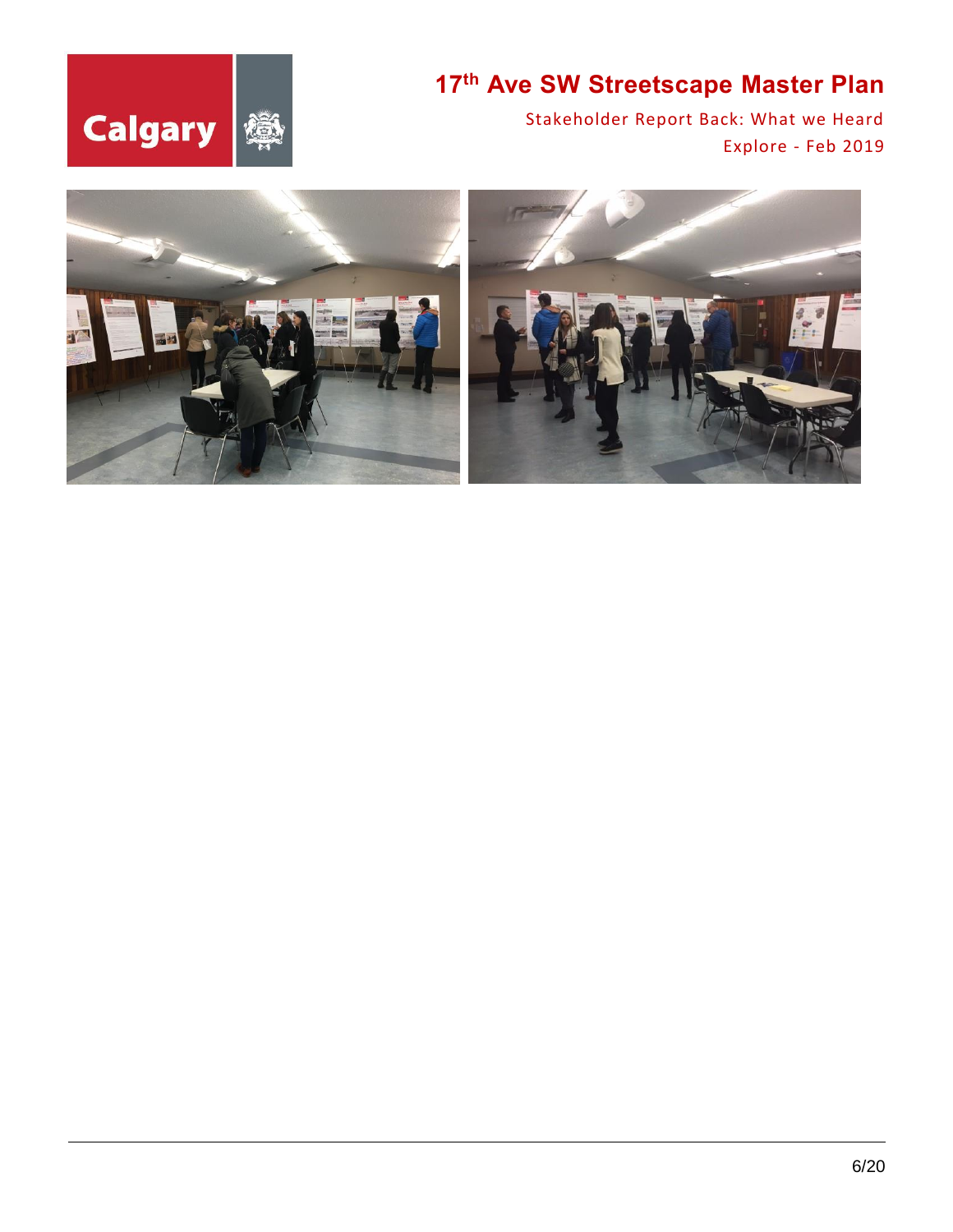

Stakeholder Report Back: What we Heard Explore - Feb 2019

#### **What We Heard Summary**

This section provides a brief summary of both the open house and online input received during the Explore phase of the 17<sup>th</sup> Ave SW Streetscape Master Plan project. For a more detailed summary of the input that was provided, please see the **Summary of Input section**. For a verbatim listing of all the input that was provided, please see the [Verbatim Responses section.](#page-11-0)

#### **Project Vision & Principles**

Question: Do the Project Vision & Principles support What We Heard from the Community in previous engagements?

| <b>PROJECT VISION &amp; PRINCIPLES</b> |                          |                        |  |
|----------------------------------------|--------------------------|------------------------|--|
| <b>HIGHLY SUPPORT</b>                  | <b>PARTIALLY SUPPORT</b> | <b>MISSED THE MARK</b> |  |
| 68%                                    | 25%                      | 7%                     |  |

#### **Project Objectives & Design Options**

Question: Does the highest ranked design option achieve the project objectives?

| <b>SOCIAL + ECONOMIC OBJECTIVES</b>                                                         | <b>HIGHLY</b><br><b>ACHIEVES</b> | <b>SOMEWHAT</b><br><b>ACHIEVES</b> | <b>DOES NOT</b><br><b>ACHIEVE</b> |
|---------------------------------------------------------------------------------------------|----------------------------------|------------------------------------|-----------------------------------|
| Objective 1: Focus on high quality<br>public realm and pedestrian comfort                   | 66%                              | 25%                                | 9%                                |
| Objective 2: Increase trees and<br>vegetation for a healthy environment                     | 75%<br>18%                       |                                    | 7%                                |
| <b>MOBILITY + FUNCTIONALITY</b>                                                             | <b>HIGHLY</b>                    | <b>SOMEWHAT</b>                    | <b>DOES NOT</b>                   |
| <b>OBJECTIVES</b>                                                                           | <b>ACHIEVES</b>                  | <b>ACHIEVES</b>                    | <b>ACHIEVE</b>                    |
| Objective 3: Improve pedestrian safety<br>and accessibility options                         | 48%                              | 40%                                | 12%                               |
| <b>Objective 4: Maintain the transportation</b><br>functionality of 17 <sup>th</sup> Avenue | 49%                              | 29%                                | 22%                               |
| <b>CHARACTER + IDENTITY</b>                                                                 | <b>HIGHLY</b>                    | <b>SOMEWHAT</b>                    | <b>DOES NOT</b>                   |
| <b>OBJECTIVES</b>                                                                           | <b>ACHIEVES</b>                  | <b>ACHIEVES</b>                    | <b>ACHIEVE</b>                    |
| Objective 5: Create a sense of entry/                                                       | 47%                              | 31%                                | 22%                               |
| gateway at main corridor intersections                                                      |                                  |                                    |                                   |
| <b>Objective 6:</b> Use of high quality,<br>consistent, and durable materials.              | 48%                              | 43%                                | 9%                                |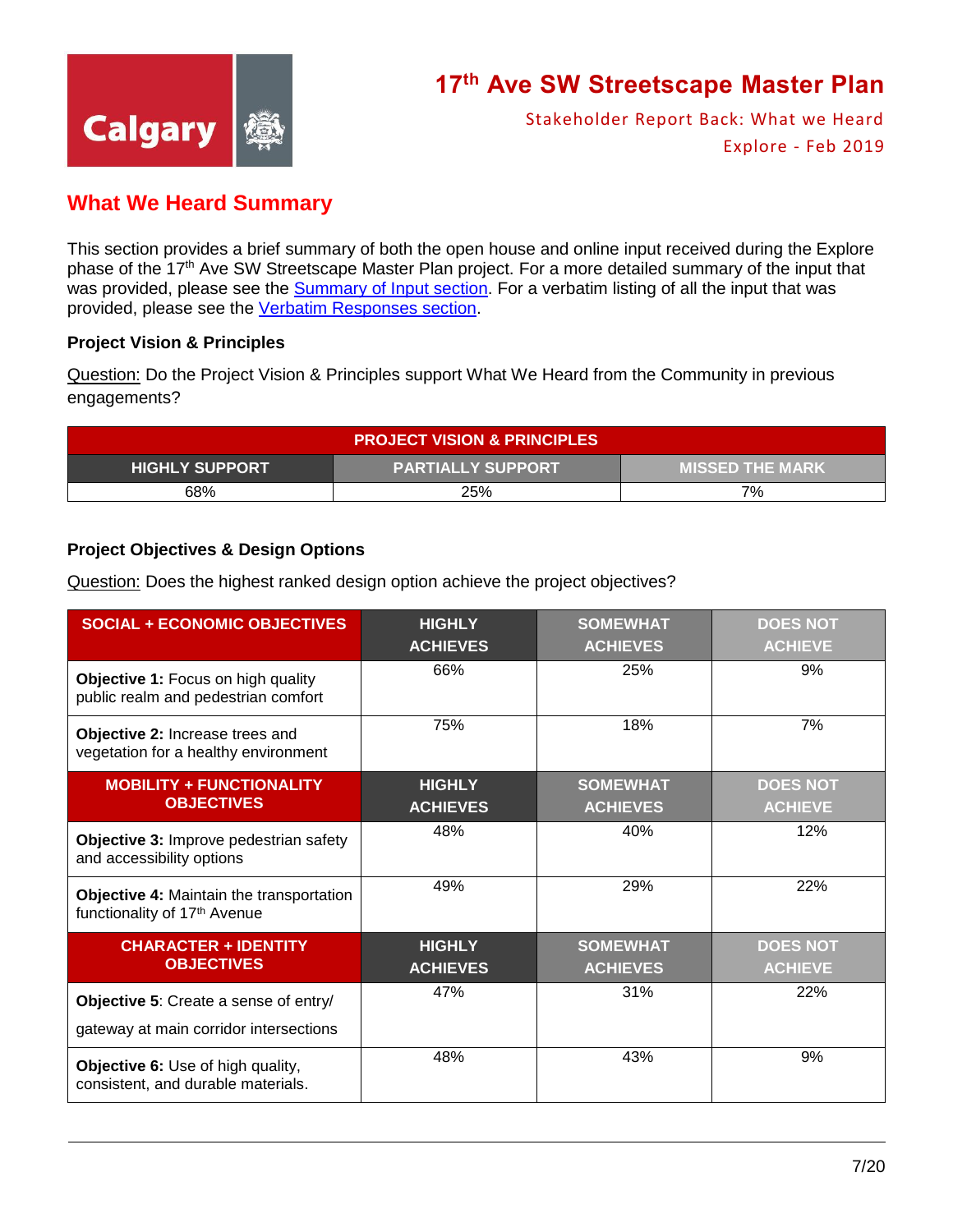

Stakeholder Report Back: What we Heard Explore - Feb 2019

#### **Other Strategies**

Question: Are there other strategies we should consider to better achieve the objectives?

Other strategies suggested include:

- o Provide opportunities for adjacent businesses to take ownership of amenities garden box, creative art, seating
- o More public art
- o Larger parks
- o Redevelop underutilized spaces
- o Keep separate bike and pedestrian infrastructure
- o Better timing of traffic and pedestrian lights
- o Need more on street parking to support businesses
- o Plan for commuter traffic
- o Consider smaller scale features that require less maintenance
- o Clean up Westbrook Mall
- o Create a business friendly environment by reducing taxes
- $\circ$  Higher density along 17<sup>th</sup> Ave
- o Improve pedestrian safety
- For a detailed summary of the input that was provided, please see the [Summary of Input](#page-8-0) section.
- For a verbatim listing of all the input that was provided, please see the [Verbatim Responses](#page-11-0) section.

#### **Next Steps**

The input provided in this report will be used by the project planning team to refine the Streetscape Master Plan for 17<sup>th</sup> Ave. In March 2019 the City of Calgary will host the "Reveal" Open House. This will involve the presentation of the final streetscape design and opportunity for feedback.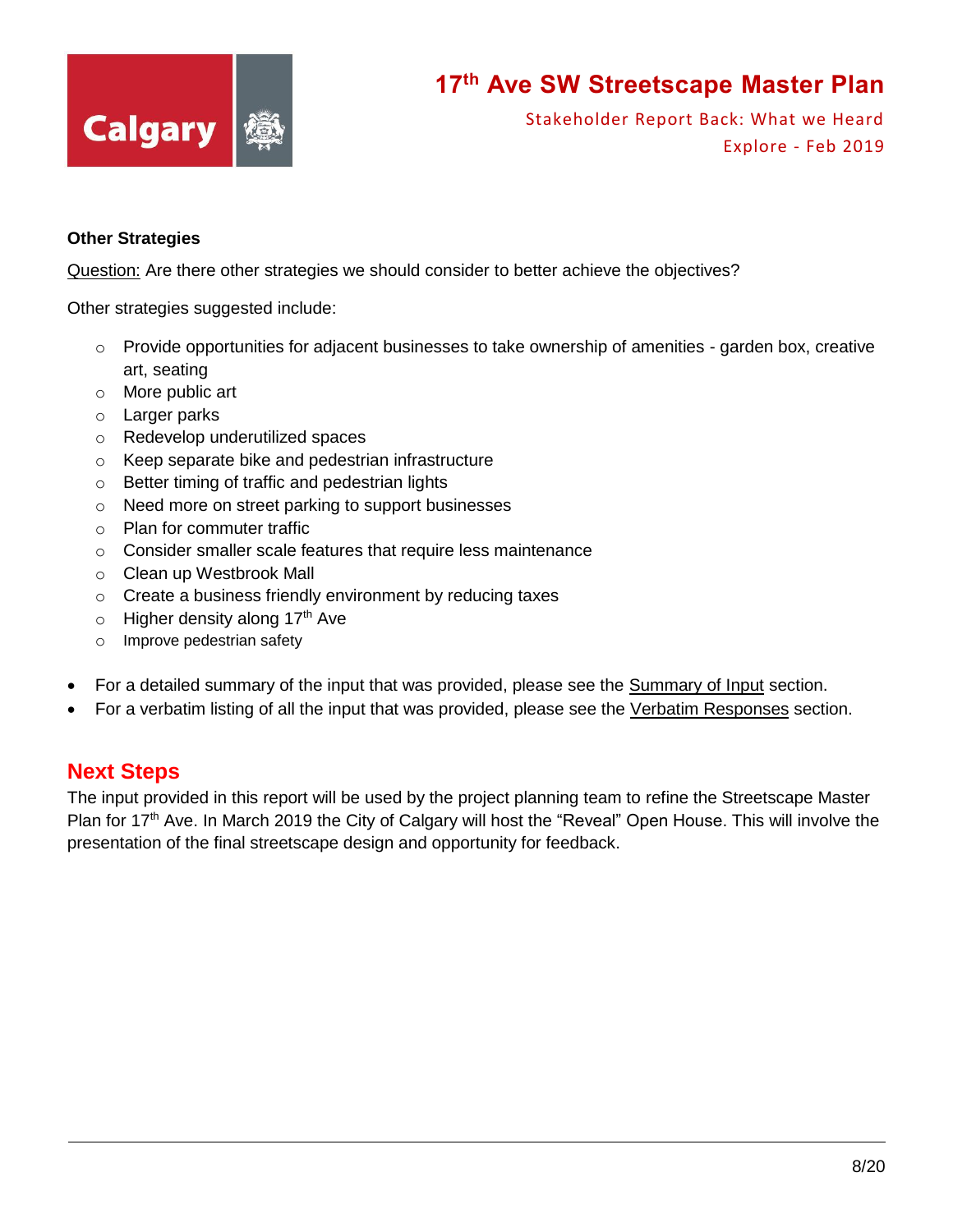

Stakeholder Report Back: What we Heard Explore - Feb 2019

#### <span id="page-8-0"></span>**Summary of Input**

This section contains a summary of the open house and online data combined.

#### **Project Vision & Principles**

Question: Do the Project Vision & Principles support What We Heard from the Community in previous engagements?

| <b>PROJECT VISION &amp; PRINCIPLES</b> |                    |                        |  |
|----------------------------------------|--------------------|------------------------|--|
| <b>HIGHLY SUPPORT</b>                  | PARTIALLY SUPPORT. | <b>MISSED THE MARK</b> |  |
| 68%                                    | 25%                | 7%                     |  |

#### **Project Objectives & Design Options**

Question: Does the highest ranked design option achieve the project objectives? Tell us why.

| <b>SOCIAL + ECONOMIC OBJECTIVES</b>                                       | <b>HIGHLY</b><br><b>ACHIEVES</b>                                                                                                                                                                                                                                                                                                   | <b>SOMEWHAT</b><br><b>ACHIEVES</b>                                                                                                                                                                                                                                                                           | <b>DOES NOT</b><br><b>ACHIEVE</b>                                                                                                                                                                  |
|---------------------------------------------------------------------------|------------------------------------------------------------------------------------------------------------------------------------------------------------------------------------------------------------------------------------------------------------------------------------------------------------------------------------|--------------------------------------------------------------------------------------------------------------------------------------------------------------------------------------------------------------------------------------------------------------------------------------------------------------|----------------------------------------------------------------------------------------------------------------------------------------------------------------------------------------------------|
| Objective 1: Focus on high quality<br>public realm and pedestrian comfort | 66%                                                                                                                                                                                                                                                                                                                                | 25%                                                                                                                                                                                                                                                                                                          | 9%                                                                                                                                                                                                 |
| Objective 2: Increase trees and<br>vegetation for a healthy environment   | 75%                                                                                                                                                                                                                                                                                                                                | 18%                                                                                                                                                                                                                                                                                                          | 7%                                                                                                                                                                                                 |
| Tell us why                                                               | Good pedestrian<br>$\bullet$<br>focus<br>More walkable<br>$\bullet$<br>More plants /<br>$\bullet$<br>vegetation<br>Addition of small<br>$\bullet$<br>community plazas<br>Tree canopy<br>$\bullet$<br>enhances<br>pedestrian<br>environment and<br>provides shade<br>Provides a sense<br>$\bullet$<br>of place<br>Improved lighting | Could further<br>$\bullet$<br>improve<br>pedestrian safety<br>Need separation<br>$\bullet$<br>of bike and<br>pedestrian<br>infrastructure<br>Need to improve<br>$\bullet$<br>pedestrian traffic<br>signals<br>Needs more on-<br>$\bullet$<br>street parking<br>Could make more<br>$\bullet$<br>bike friendly | Streetscape<br>$\bullet$<br>improvements<br>may increase<br>loitering<br>Not safe for<br>$\bullet$<br>cyclists<br>Needs more low<br>$\bullet$<br>maintenance<br>items that are<br>easy to maintain |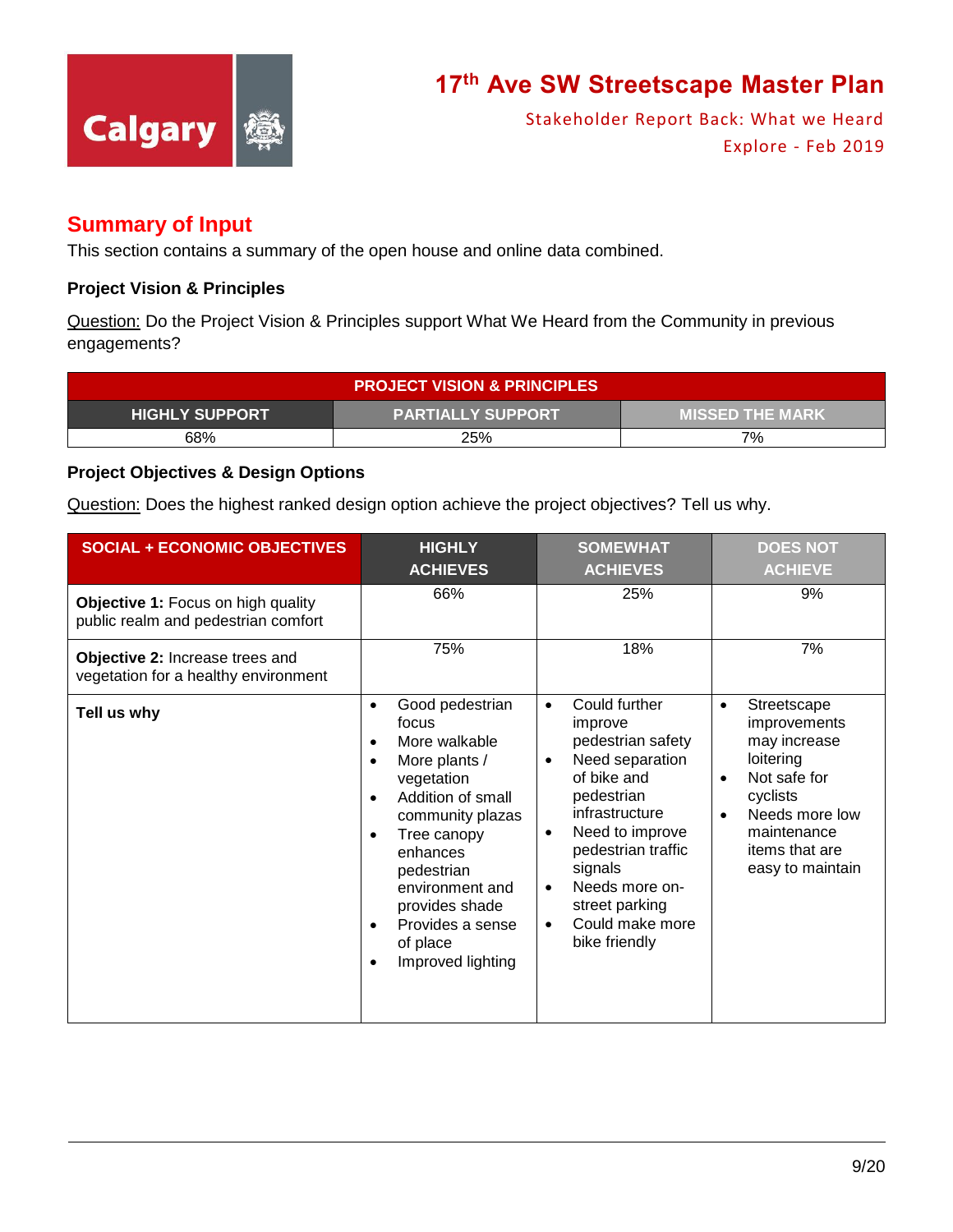

| <b>MOBILITY + FUNCTIONALITY</b>                                                      | <b>HIGHLY</b>                                                                                                                                                                                                                                                                                                                                                                                                            | <b>SOMEWHAT</b>                                                                                                                                                                                                                                                                                                                                                                                                                                                                                                                                                                                                          | <b>DOES NOT</b>                                                                                                                                                                                                                                                                                                                                                                                                                                                                                                                                                                                                                                                                                                                                                                                                                                    |
|--------------------------------------------------------------------------------------|--------------------------------------------------------------------------------------------------------------------------------------------------------------------------------------------------------------------------------------------------------------------------------------------------------------------------------------------------------------------------------------------------------------------------|--------------------------------------------------------------------------------------------------------------------------------------------------------------------------------------------------------------------------------------------------------------------------------------------------------------------------------------------------------------------------------------------------------------------------------------------------------------------------------------------------------------------------------------------------------------------------------------------------------------------------|----------------------------------------------------------------------------------------------------------------------------------------------------------------------------------------------------------------------------------------------------------------------------------------------------------------------------------------------------------------------------------------------------------------------------------------------------------------------------------------------------------------------------------------------------------------------------------------------------------------------------------------------------------------------------------------------------------------------------------------------------------------------------------------------------------------------------------------------------|
| <b>OBJECTIVES</b>                                                                    | <b>ACHIEVES</b>                                                                                                                                                                                                                                                                                                                                                                                                          | <b>ACHIEVES</b>                                                                                                                                                                                                                                                                                                                                                                                                                                                                                                                                                                                                          | <b>ACHIEVE</b>                                                                                                                                                                                                                                                                                                                                                                                                                                                                                                                                                                                                                                                                                                                                                                                                                                     |
| Objective 3: Improve pedestrian safety<br>and accessibility options                  | 48%                                                                                                                                                                                                                                                                                                                                                                                                                      | 40%                                                                                                                                                                                                                                                                                                                                                                                                                                                                                                                                                                                                                      | 12%                                                                                                                                                                                                                                                                                                                                                                                                                                                                                                                                                                                                                                                                                                                                                                                                                                                |
| Objective 4: Maintain the transportation<br>functionality of 17 <sup>th</sup> Avenue | 49%                                                                                                                                                                                                                                                                                                                                                                                                                      | 29%                                                                                                                                                                                                                                                                                                                                                                                                                                                                                                                                                                                                                      | 22%                                                                                                                                                                                                                                                                                                                                                                                                                                                                                                                                                                                                                                                                                                                                                                                                                                                |
| Tell us why                                                                          | Improved bike<br>$\bullet$<br>connections<br>Creates a good<br>$\bullet$<br>environment that<br>draws people in<br>Continue to<br>$\bullet$<br>improve the<br>pedestrian<br>environment<br>rather than vehicle<br>speed<br>Maintains the<br>$\bullet$<br>pedestrian and<br>automobile<br>structure while<br>making 17th Ave<br>more people<br>friendly<br>Narrow lanes<br>$\bullet$<br>"naturally" slows<br>down traffic | Create parking on<br>$\bullet$<br>the south side of<br>17th Ave SW<br>between 24th St<br>and 24th A St SW<br>Need Park & Ride<br>$\bullet$<br>for LRT<br>Allow all<br>$\bullet$<br>pedestrians to<br>cross at once -<br>scramble<br>crosswalks<br>More trash cans at<br>$\bullet$<br>transit stops<br>More street<br>$\bullet$<br>furniture and<br>pedestrian<br>gathering areas<br>Playfields need to<br>$\bullet$<br>be fenced<br>Push more traffic<br>$\bullet$<br>from downtown to<br>Sarcee onto Bow<br>trail<br>Speed<br>$\bullet$<br>enforcement<br>Curb lane should<br>$\bullet$<br>be wider for snow<br>storage | Cyclist and<br>$\bullet$<br>pedestrian safety<br>needs further<br>improvement<br>Pedestrian<br>$\bullet$<br>crosswalks need<br>to be replaced<br>with traffic lights<br><b>Beautification</b><br>$\bullet$<br>doesn't<br>necessarily<br>improve<br>functionality<br>17th Avenue<br>$\bullet$<br>cannot handle the<br>volume of traffic<br>Bump-outs will<br>lead to congestion<br>Off-peak parking<br>$\bullet$<br>should be<br>expanded beyond<br>the current scope<br>Feeder streets<br>$\bullet$<br>need calming<br>Add advanced left<br>$\bullet$<br>turn lights to<br>improve traffic<br>flow<br>East west<br>$\bullet$<br>transportation is a<br>chronic problem in<br>Calgary<br>Concerned with<br>$\bullet$<br>the pedestrian<br>safety of Node 4 -<br>not enough space<br>for traffic,<br>vegetation and<br>side walk; poor<br>sightlines |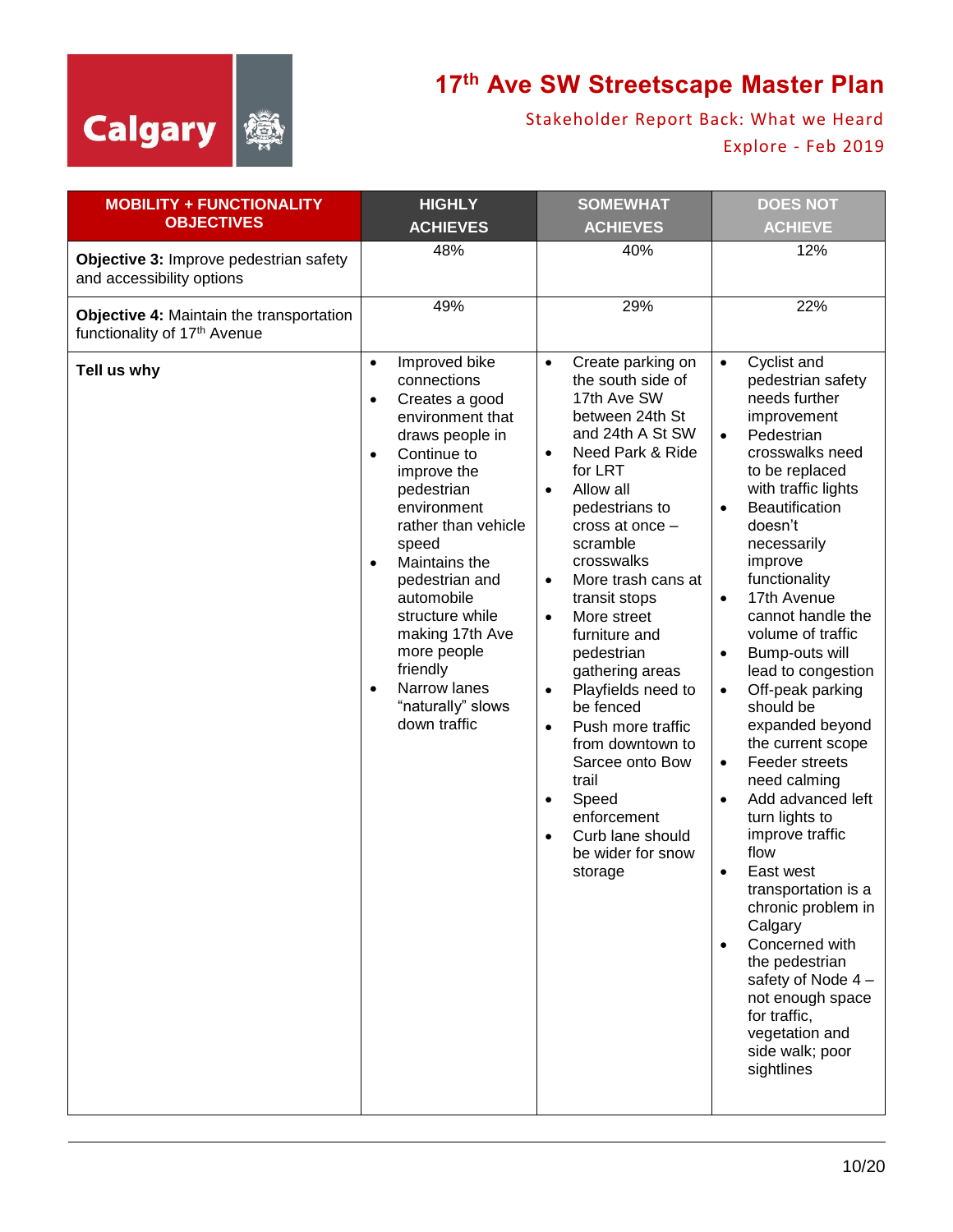

| <b>CHARACTER + IDENTITY</b><br><b>OBJECTIVES</b>                                | <b>HIGHLY</b><br><b>ACHIEVES</b>                                                                                                                                                                                                                                                                                                                                                                                                                      | <b>SOMEWHAT</b><br><b>ACHIEVES</b>                                                                                                                                                                          | <b>DOES NOT</b><br><b>ACHIEVE</b>                                                                                                                                                                                                                                                                                                                                                                                                                                                                        |
|---------------------------------------------------------------------------------|-------------------------------------------------------------------------------------------------------------------------------------------------------------------------------------------------------------------------------------------------------------------------------------------------------------------------------------------------------------------------------------------------------------------------------------------------------|-------------------------------------------------------------------------------------------------------------------------------------------------------------------------------------------------------------|----------------------------------------------------------------------------------------------------------------------------------------------------------------------------------------------------------------------------------------------------------------------------------------------------------------------------------------------------------------------------------------------------------------------------------------------------------------------------------------------------------|
| Objective 5: Create a sense of entry/<br>gateway at main corridor intersections | 47%                                                                                                                                                                                                                                                                                                                                                                                                                                                   | 31%                                                                                                                                                                                                         | 22%                                                                                                                                                                                                                                                                                                                                                                                                                                                                                                      |
| Objective 6: Use of high quality,<br>consistent, and durable materials.         | 48%                                                                                                                                                                                                                                                                                                                                                                                                                                                   | 43%                                                                                                                                                                                                         | 9%                                                                                                                                                                                                                                                                                                                                                                                                                                                                                                       |
| Tell us why                                                                     | Road and<br>$\bullet$<br>Pathways are<br>consistent,<br>attractive<br>Like the addition<br>$\bullet$<br>of trees around<br>gardens<br>Like the Killarney<br>$\bullet$<br>pool corner and<br>Alex Ferguson<br>increased public<br>space designs<br>Hope that this<br>$\bullet$<br>recognition will<br>promote a sense<br>of pride<br>Build it to last 100<br>$\bullet$<br>years! Simple,<br>timeless and high<br>quality materials<br>and construction | Concerns with<br>$\bullet$<br>maintenance<br>Need a gateway<br>$\bullet$<br>(signage or<br>elements along<br>17th Ave) with a<br>cohesive feel<br>Lacking<br>$\bullet$<br>consistency in<br>traffic signals | There is no sense<br>$\bullet$<br>of identity along<br>17th Ave<br>No entry into<br>$\bullet$<br>"west 17th Ave"<br>that distinguishes<br>apart from other<br>areas<br>Improve<br>$\bullet$<br>attractiveness of<br>commercial<br>business space<br>Need new paint<br>$\bullet$<br>lines on Crowchild<br>bridge<br>Plan for increase<br>$\bullet$<br>in traffic flow (no<br>bump-outs)<br>Unclear what<br>$\bullet$<br>materials will be<br>selected<br>Do not understand<br>$\bullet$<br>this objective |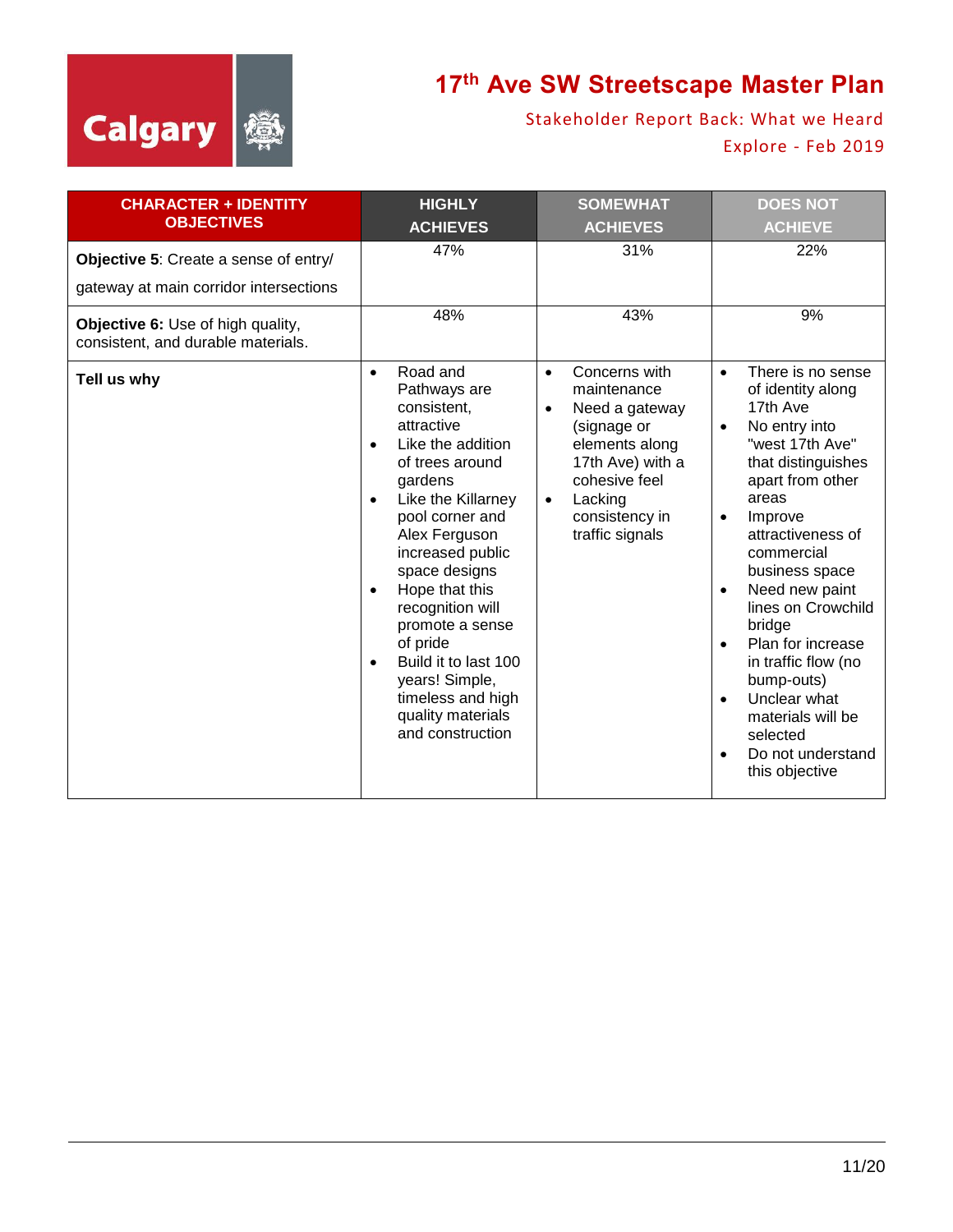

Stakeholder Report Back: What we Heard Explore - Feb 2019

#### **Other Strategies**

Question: Are there other strategies we should consider to better achieve the objectives?

<span id="page-11-0"></span>

| <b>OTHER STRATEGIES</b> |                                                                                                                           |                                                                                                     |                                                                                                                                           |  |
|-------------------------|---------------------------------------------------------------------------------------------------------------------------|-----------------------------------------------------------------------------------------------------|-------------------------------------------------------------------------------------------------------------------------------------------|--|
|                         | <b>SOCIAL + ECONOMIC</b>                                                                                                  | <b>MOBILITY + FUNCTIONALITY</b>                                                                     | <b>CHARACTER + IDENTITY</b>                                                                                                               |  |
| $\bullet$               | Higher density                                                                                                            | More curb extensions<br>$\bullet$                                                                   | More public art<br>$\bullet$                                                                                                              |  |
| $\bullet$               | Increase accessibility                                                                                                    | Be more considerate of pedestrian<br>$\bullet$<br>and cyclist safety                                | Rename streets for a historic<br>$\bullet$<br>twist                                                                                       |  |
|                         | Clean up West Brook Mall                                                                                                  | Do not allow bikes to share the<br>$\bullet$<br>sidewalks - keep separate                           | Killarney community hall<br>$\bullet$<br>greenspace is highly<br>underutilized                                                            |  |
|                         | Larger parks                                                                                                              | Plan for commuter traffic<br>$\bullet$                                                              | Innovative archways that are<br>$\bullet$<br>fun & functional, could integrate<br>public art                                              |  |
|                         | Consider smaller scale features<br>that require less maintenance                                                          | Build pedestrian bridge over 17th<br>$\bullet$<br>Ave to improve safety, can build in<br>public art | Need commercial development<br>$\bullet$<br>on the north side of 17th Ave<br>going forward                                                |  |
|                         | Build it they will come                                                                                                   | Shared pathway should be<br>$\bullet$<br>extended to Bow Trail                                      | Provide opportunities for<br>$\bullet$<br>adjacent businesses to take<br>ownership of amenities -<br>garden box, creative art,<br>seating |  |
|                         | Do not put a soccer dome at<br>the Westbrook station. Does<br>not support social, economic or<br>environmental objectives | Provide wide sidewalks and treed<br>$\bullet$<br>boulevards                                         | Fill the empty space - too<br>$\bullet$<br>empty for inner city                                                                           |  |
| $\bullet$               | Create a business friendly<br>environment by reducing taxes                                                               | Consider timing of lights to allow<br>$\bullet$<br>better traffic flow                              | Control the type of<br>$\bullet$<br>development - Developers can<br>kill what is attractive about an<br>area                              |  |
| $\bullet$               | Make it more accessible to the<br>neighbourhood.                                                                          | Allow 1-2-hour parking on adjacent<br>$\bullet$<br>side streets to bring in business                |                                                                                                                                           |  |
| $\bullet$               | Needs planned consistency                                                                                                 |                                                                                                     |                                                                                                                                           |  |
| $\bullet$               | Expand off-peak street parking<br>to improve traffic for local<br>businesses                                              |                                                                                                     |                                                                                                                                           |  |
| $\bullet$               | Salvation Army site could be<br>used as a City catalysis for<br>mixed use redevelopment                                   |                                                                                                     |                                                                                                                                           |  |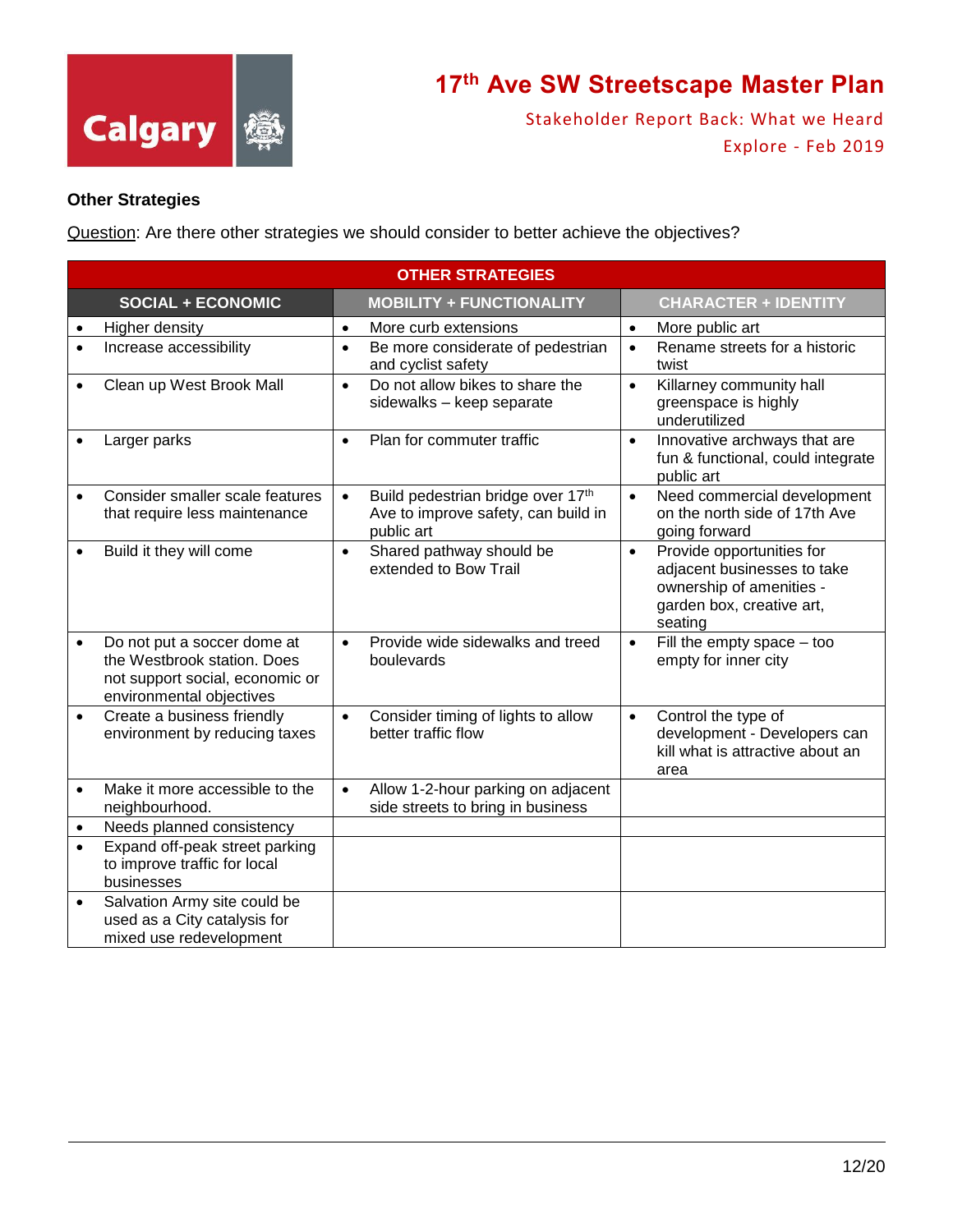

Stakeholder Report Back: What we Heard Explore - Feb 2019

#### **Verbatim Comments**

Verbatim comments include all written input that was received through both the online engagement and public open house.

The verbatim comments have not been edited for spelling, grammar or punctuation. Language deemed offensive or personally identifying information has been removed and replaced with either (offensive language removed) or (name removed).

#### **Do the Project Vision & Principles support What We Heard from the Community in previous engagements?**

- Enhance greeneray and healthy living
- Improve user comfort, connectivity, safety and accessibility
- Create an appealing public-private interface that expresses community identity
- Maintain the transportation function of 17th Ave SW

#### **Does the highest ranked design option achieve the project objectives?**

Objective 1:

- Plans look like they will make for a lovely pedestrian experience
- Public seating near Westbrook LRT may increase loitering
- Cars speed through marked crosswalk on 35th St and 17th Ave. Could improve pedestrian safety further here.
- Making this area more walk-able and scenic with more pedestrian friendly sidewalks is exactly what is needed. Especially with the use of plant/vegetation and small community plazas.
- As a cyclist, this design is very dangerous. Turning traffic will not be able to see cyclists . Through this type of design around the city has resulted in many injuries
- Lipstick on pig
- If bikes and pedestrians aren't on separate facilities, this objective won't be achieved.
- Need better access to Shaganappi bike pathway
- I've just been to International Avenue & love it - if you can make that space better, I feel certain you can do that for 17 Ave SW
- Must improve parking in the area
- I will be more comfortable as a pedestrian with more of a divide between me and traffic, however, the sidewalks are in the middle of nowhere, running between a busy road and huge parking lots. Not exactly comfortable.
- Not sure what "Quality public realm" means........
- Pedestrian lights need to change automatically, and have both ways give everyone plenty of time for pedestrians to walk across and for drivers to get to where they are going.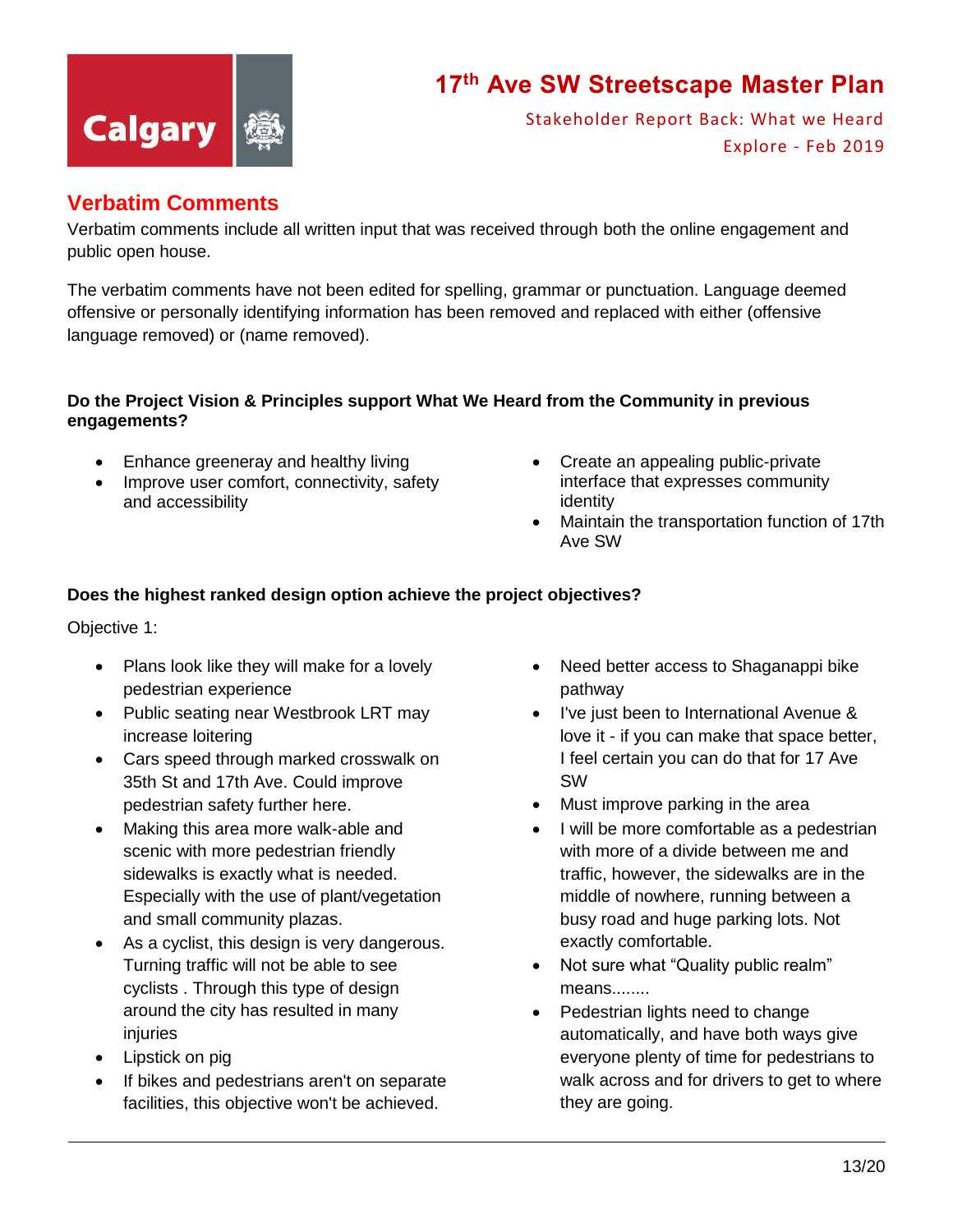

 The traffic light signals at the intersection of Richmond Rd and 17 ave are irregular, confusing and highly hazardous to bikers and pedestrians (R turn from richmond to 17th ave) Investigate new solutions?

- I like the trees and generous setback. Huge NO to the traffic bump outs! They cause congestions and aggravated drivers who speed up between "calming" measures to make up for time.
- Too much focus on cycle traffic which is only sustainable for part of the year.
- The renderings don't seem to indicate much wider sidewalks, nor is there onstreet parking. Both would enhance the pedestrian realm greatly. Plantings are good, but why did the City have to remove

#### Objective 2:

- Would love to feel safer as a pedestrian near the LRT station but a lot of these ideas may lead to loitering.
- It will cool the street in Summer, make it quieter & more people friendly - engaging businesses to put out flowers & great signage would be terrific - make it FUN!
- Although the addition of these features are in the plan without proper maintenacne (and agreements) to upkeep them they will become ugly eyesores. Think more low maintenance items that won't create unreasonable costs to maintain.
- Small islands of green in the tarmac sea.

#### Objective 3:

• Create parking on the south side of 17th Ave SW in the two blocks between 24th St and 24th A St SW. It will slow the traffic and fix the parking issues.

Stakeholder Report Back: What we Heard Explore - Feb 2019

3 trees on 17th @ 33rd to clear the view for a camera?

- 17th avenue is currently a 'car' dominated environment. Shifting that to pedestrian friendly should attract quality business and social engagement.
- creates canopy over pedestrian path conducive to conversation and sense of place especially with added sidewalk lighting. It creates a cadence of light and shade creating variety where one might want to rest and contemplete
- I ride my bike and 17th Avenue is not bike friendly at all, Perhaps a bike friendly one side of the street, to encourage bike usage for shopping along the street, instead of car
- More high rise/high density buildings do not increase trees and/or vegetation. I have lived in this neighbourhood for 11 years and have not noticed any increase in vegetation
- That area has very few trees and is quite hot to walk along especially in the summer months
- Not much happening on south side, but north side good.
- Quality vegetation is attractive.
- I would like to see the trees planted up to 45th Street -the LRT runs along there and the sight is awful, old derelict buildings and parking lots
- Westgate LRT parkade needed (Park & Ride) to eliminate parking plugging up residential streets.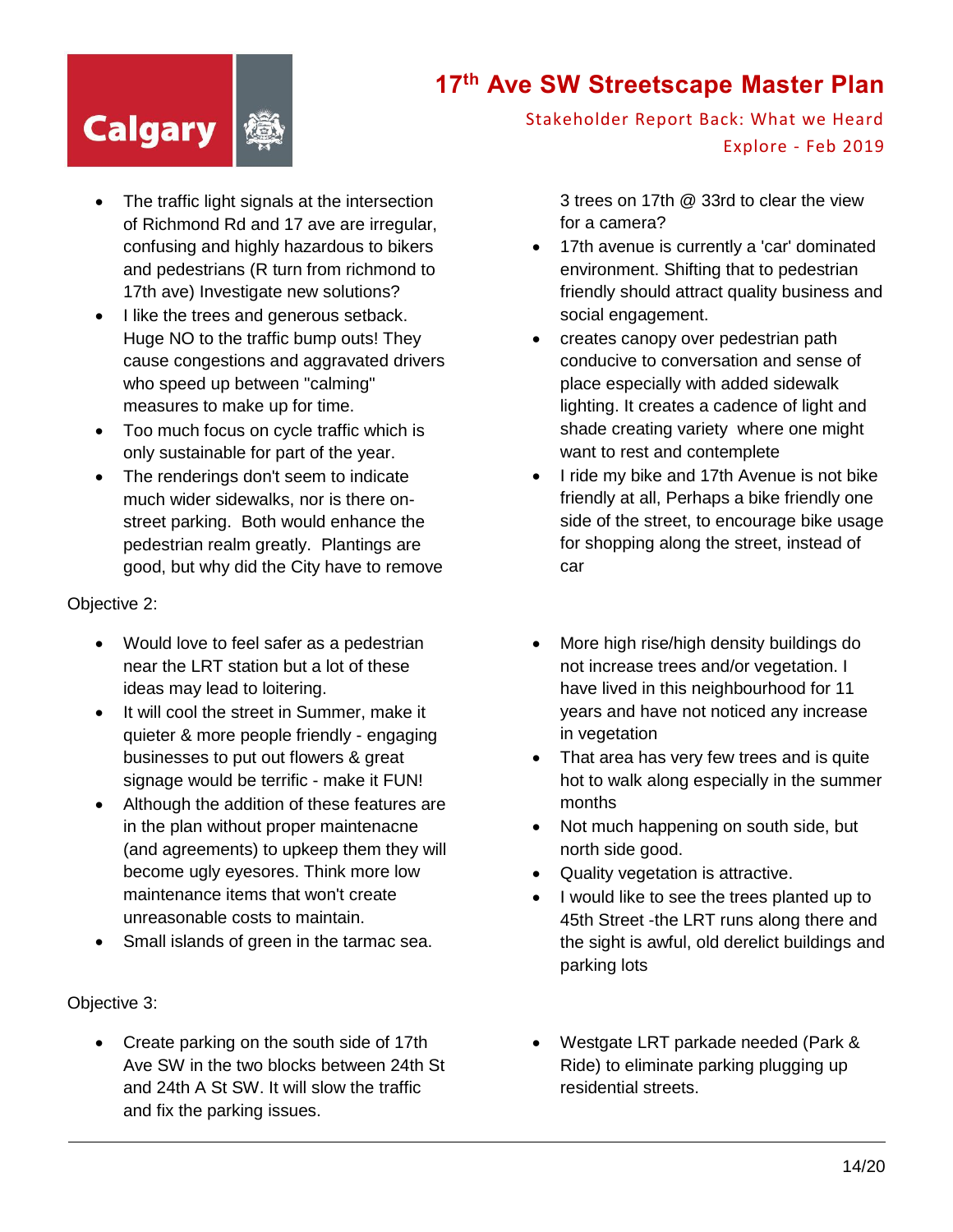

- Allow all pedestrians to cross at once both ways and diagonal when cars are stopped.
- Incompetent design with regards to cyclist and pedestrian safety
- Lipstick on pig at best.
- non-fenced playfields create safety issue for use as there is no barrier to the street for errant balls etc. Cut across traffic will also damage the playfield turf.
- The pedestrian crosswalk needs to be changed for a traffic light. The P.M. pedestrian traffic from the LRT is spaced such that no car can "legally" cross the pedestrian crossing. If you can hjave a light by the AMA, then this should be one as well.

#### Objective 4:

- Scramble corner or All Points crosswalk (diagonal) dedicated for pedestrians to cross in all directions with no moving vehicles.
- More trashcans at transit stops, site furnished areas and pedestrian gathering areas
- Westbrook LRT needs better pedestrian access from Kilarney (overpass?)
- Am a little concerned that the traffic will continue to increase and that pinch points will further slow traffic along 17th Ave
- Given the addition of the condo building @ 17th and 26th 2way advance left turn lights might improve traffic flow
- Spruce Cliff to 17th should be a 10 min bike ride! Now it will finally be! Very exciting!

- Again, automatically changing lights that do not change too quickly helps this.
- No bump outs they create aggravated drivers who are more focused on getting out of the congested area
- Off-peak parking on 17th Ave should be expanded beyond current scope. Parking should be added in front of all current and planned commercial buildings (including RNDSQR Beacon)
- I have been concerned about my children walking along 17th Avenue.
- helps create the kind of environment conducive to shopping or simply enjoying being in that area.

- We must continue to focus on improving the pedestrian experience as opposed to enhancing the vehcle speed through the community
- I am concerned with the pedestrian safety of Node 4. I do not think enough space for four lanes of traffic and safety rails with tress/bushes ..???
- I do not feel 17th Avenue can handle the volume of traffic even during off-peak hours + more capacity at pinch points needs to be added
- Area around Westbrook is abandoned weed and garbage field. The school was demolished and we are left with unsightly area full of dust and debris. Not acceptable!
- I am concerned with safe sightlines as vehicles turn onto 17th Ave in Node 4. If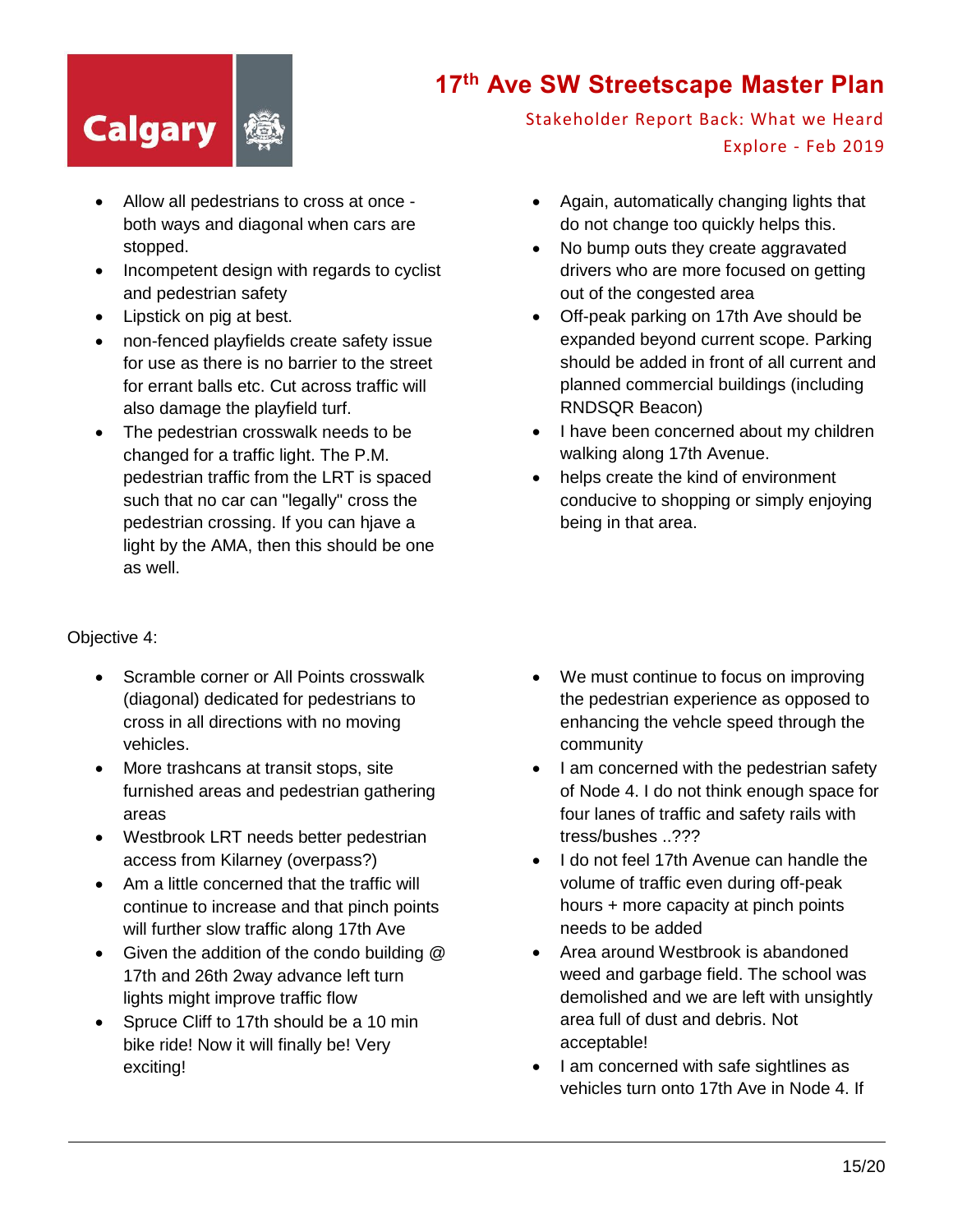

extend out to put trees/bushes/veg can lanes narrow how can you exit community safely?

- Some feeder streets get quite busy and should not be "calmed"
- Big concerns over traffic calm at each "street" intersect with 17th Ave, "corner bumps" reduce to 1 lane each direction will result in congestion
- Putting cyclists "on the sidewalk" is usually bad because the highest collision locations are intersections, and "crossing like peds" doesn't work (i.e. cycletrack treatment please)
- Lets me still gun it down 17th, doesn't meaningfully improve anything else.
- Pushing more traffic from downtown to Sarcee onto Bow trail would be desirable
- Speed enforcement will be important to calm & make user friendly: good luck!
- The pedestrian crosswalk needs to be changed for a traffic light. The P.M.

Objective 5:

- Like the plan for more trees around gardens. Concerned that the plan can be maintained (watering and weeding) over the long term
- There is no sense of identity along 17th Ave, maybe a gateway (signage or elements along 17th Ave) with a cohesive feel. No entry into "west 17th Ave" that distinguishes apart from other areas
- If traffic flow is reduced and not increased then pedestrian safety is at risk
- Do not understand this objective
- Can't read any of the text. No idea.

Stakeholder Report Back: What we Heard Explore - Feb 2019

pedestrian traffic from the LRT is spaced such that no car can "legally" cross the pedestrian crossing. If you can hjave a light by the AMA, then this should be one as well.

- Maybe keep the bikes away from pedestrians for crossing the road
- A lot of the plans look to reduce the size of the lane closest to the curb. This could lead to issues in the winter.
- east west transportation is a chronic problem in Calgary. Restricting this does not help outlying communities. The current layout of 17th avenue does seem to create a 'natural' speed restriction on the road. It is narrow.
- it is maintaining the pedestrian and automobile structure that is present with the addition of making 17th ave. more people friendly

- Who cares what it looks like if the road is designed to speed through as fast as possible
- Better signage to give it a sense of identity - I LOVE how 61 Ave (near Chinook is so wonderful) replicate that!
- I like the Killarney pool corner and Alex Ferguson increased public space designs.
- I think improving the attractive commercial business space potential is really important to this project. Potentially better amenities such as small grocery store, boutiques, exercise related businesses.
- A "sense of entry"? I'm not even sure what that means.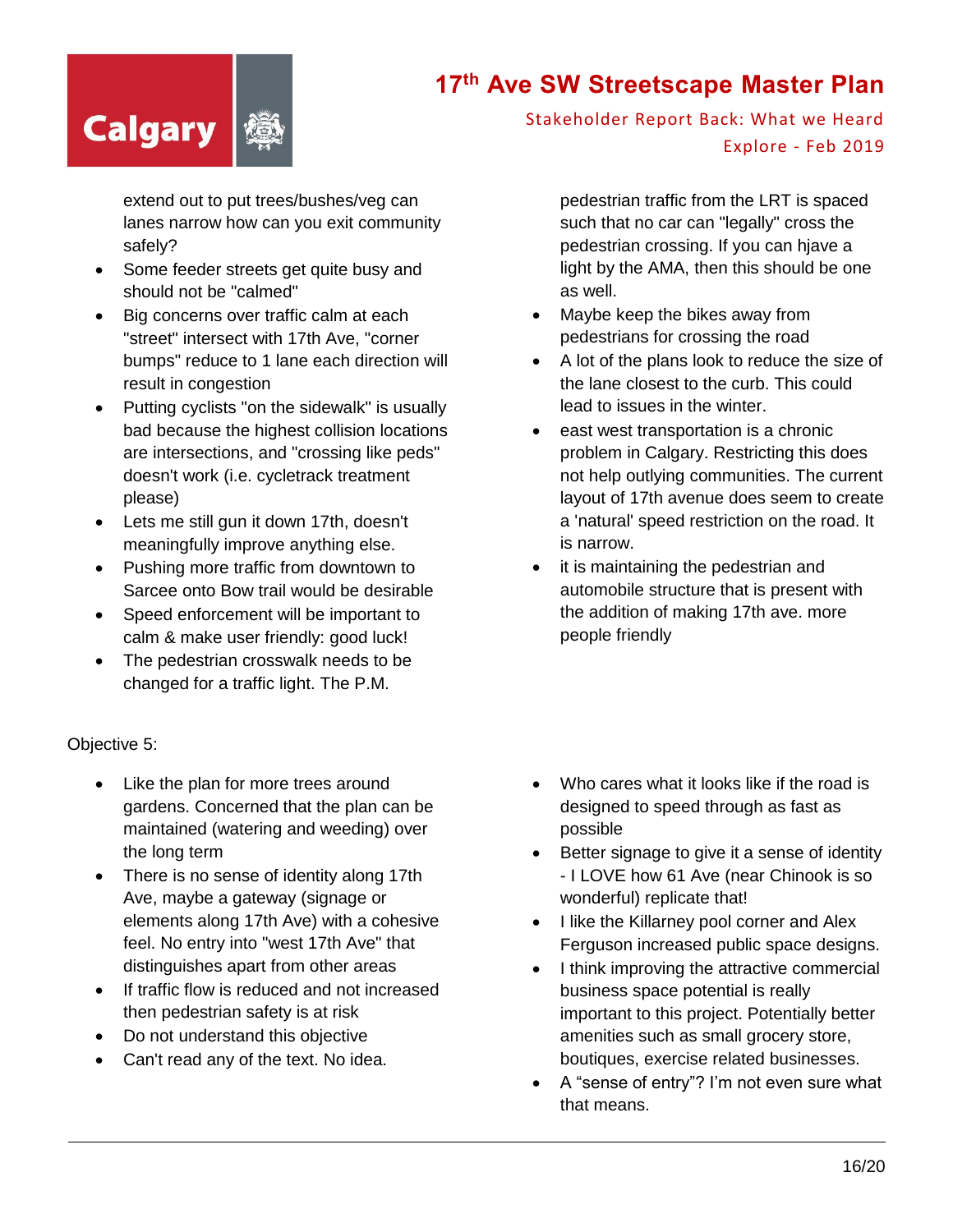

Stakeholder Report Back: What we Heard Explore - Feb 2019

- Still needs destinations
- I would hope adding this kind of 'recognition' may enhance both residents

Objective 6:

- Can't read any of the text. No idea.
- lagree lets build it to last 100 years! Simple, timeless and high quality materials and construction
- Looks pretty on paper can it be functionaly maintained?
- The paint on the pedestrian bridge over Bow Trail started fading months after being built. It has looked shoddy for years.
- Consistency in current traffic signals is lacking. No apparent plans to address the issue. Road and Pathways are consistent, attractive
- No bump outs. If the plan is to create something that lasts, please plan for an

and visitors sense of 'special'. Promote that sense of pride.

increase in traffic flow and usage of that area. Plan for parking and if new buildings are going up plan for underground parking appropriate for the building usage!

- Unclear what materials will be selected. Concern around the number of 'potential' items. Plan should be committed to the drawings provided
- If long term changes are implimented please use q
- the more durable the material the more quality and the greater the permanency will be conveyed by the city planners

#### **Are there other strategies we should consider to better achieve the objectives?**

Social + Economic

- Follow up maintenance and landscaping needed. No point to plant bushes, tress and them die in slow neglect. Budget for upkeep!
- Seniors accom needed ARA retirement homes
- Westbrook Mall could be the centre with arterials …???
- I don't think landscaping improvements will do enough to draw new business to Killarney
- Wendy's corner need business development not just a hardscape area, who will go there?
- More high density zoning in the area
- Can't read any of the text in the slides.
- Increase accessibility so citizens can actually stop, shop and enjoy the main street instead of cut through.
- Cleanup Westbrook mall.
- I'd love a BIG park that goes from 24 St to the Old Children's Hospital over Crowchild Tr - think NYC High Line Park. I'd love 6 story buildings from Bow Tr to Glenmore Tr.
- Consider smaller scale features that require less maintenance.
- Build it and they will come.
- Do no put in a soccer dome at the Westbrook station. This does not support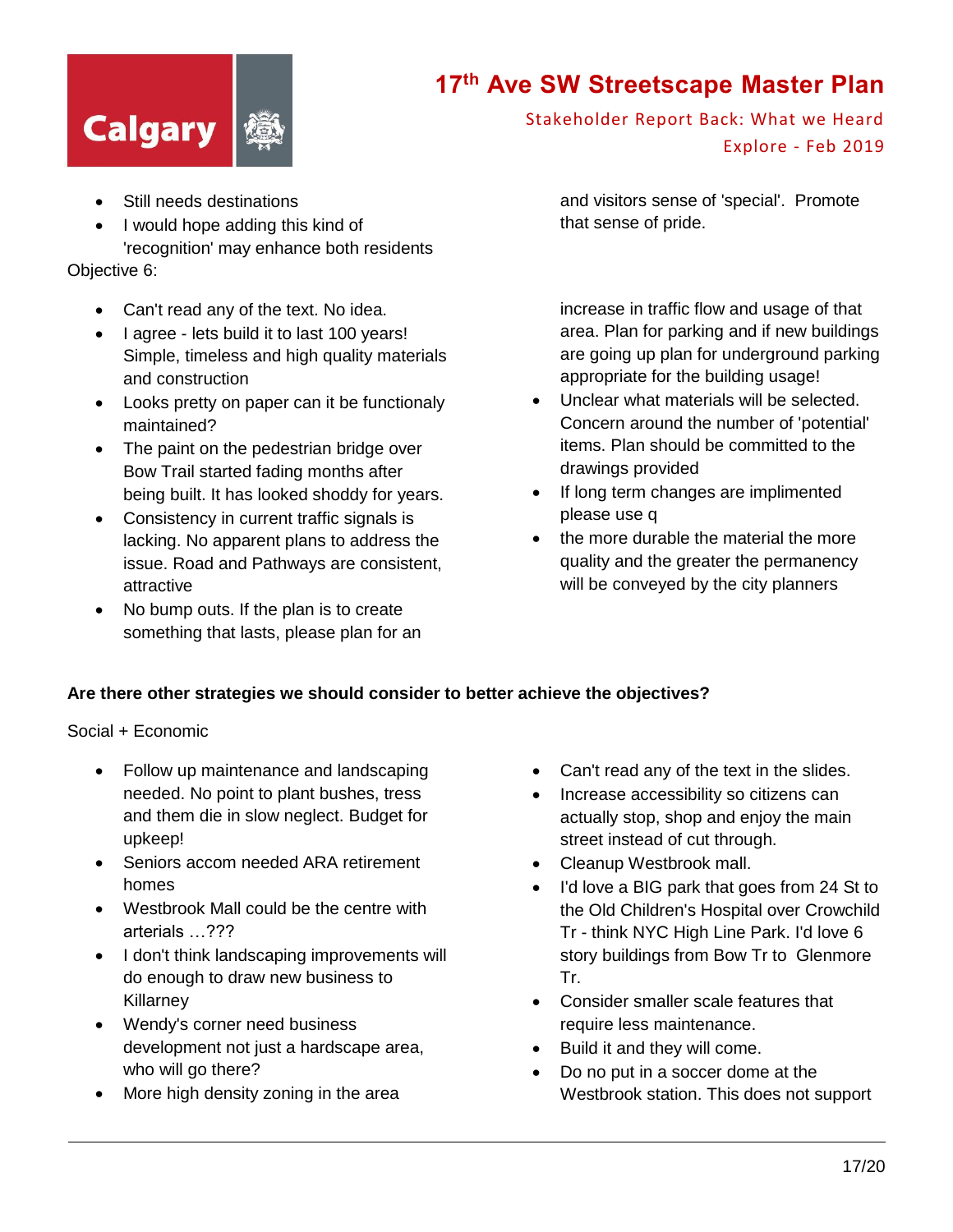# **Calgary**

**17 th Ave SW Streetscape Master Plan**

social, economic or environmental objectives. Soccer domes should remain in suburban areas.

- The only real way to make this area better is to create a business friendly environment and reduce taxes.
- Very short maximum setback for new buildings in Node 1. Parking lots don't really facilitate social interactions. Also, let's be honest, nobody drives to this area as a destination (beyond maybe Walmart). LetMake it more accessible to the neighbourhood.
- Please do not make this area the unplanned patchwork filled with towering

#### Mobility + Function

- City should budget for maintenance of public spaces. Example of pure neglect is square area around LRT Westbrook station. City should keep also greenery and trees ??? and maintained along streets!
- Busses stopping into the 17th Ave traffic doesn't seem to be a good idea
- The plan doesn't connect the bus stop on 24th St with the south of 17th Ave. A paved pathway would be helpful for connectivity and it's just grass right now
- Landscape with native plants like new central library!
- Agree higher density (???) on 17th
- Use light to encourage use at night ! See Whyte Ave in Edmonton
- More curb extensions
- Please be more considerate of pedestrian and cyclist safety
- Yes, bikes should be on proper cycletracks not "boulevard MUPs".

Stakeholder Report Back: What we Heard Explore - Feb 2019

garbage like in Marda Loop. I can't use that neighbourhood anymore because of its many many issues.

- Expand off-peak street parking throughout the corridor to improve traffic for local businesses and improve pedestrian experience
- The publicly-owned land on and near the Salvation Army site, on north side of 17th, is a MAJOR opportunity that the City could help catalyze. Right now, the low-density underutilized nonprofit space could be repurposed into higher density mixed use.
- no
- Create a design that stops patronizingly adding "accomodation" for anything but through commuter traffic.
- Separated bike lanes
- Build a pedestrian bridge over 17th making it safer for pedestrians and vehicle owners.
- Pedestrian archways over 37 St to have cars go straight through to Glenmore Tr. safer for pedestrians - build in public art
- This proposal is great. It's unclear whether the share bike/pedestrian lane will extend to Bow Trail. If it doesn't extend to Bow Trail, then I don't think that the proposed modifications will result in an increased uptake in use.
- Large walking streets and trees bullevards
- Stop the mainstreets program. Save the spending and make it better.
- Consider the timing of the lights to allow the traffic flow and pedestrian access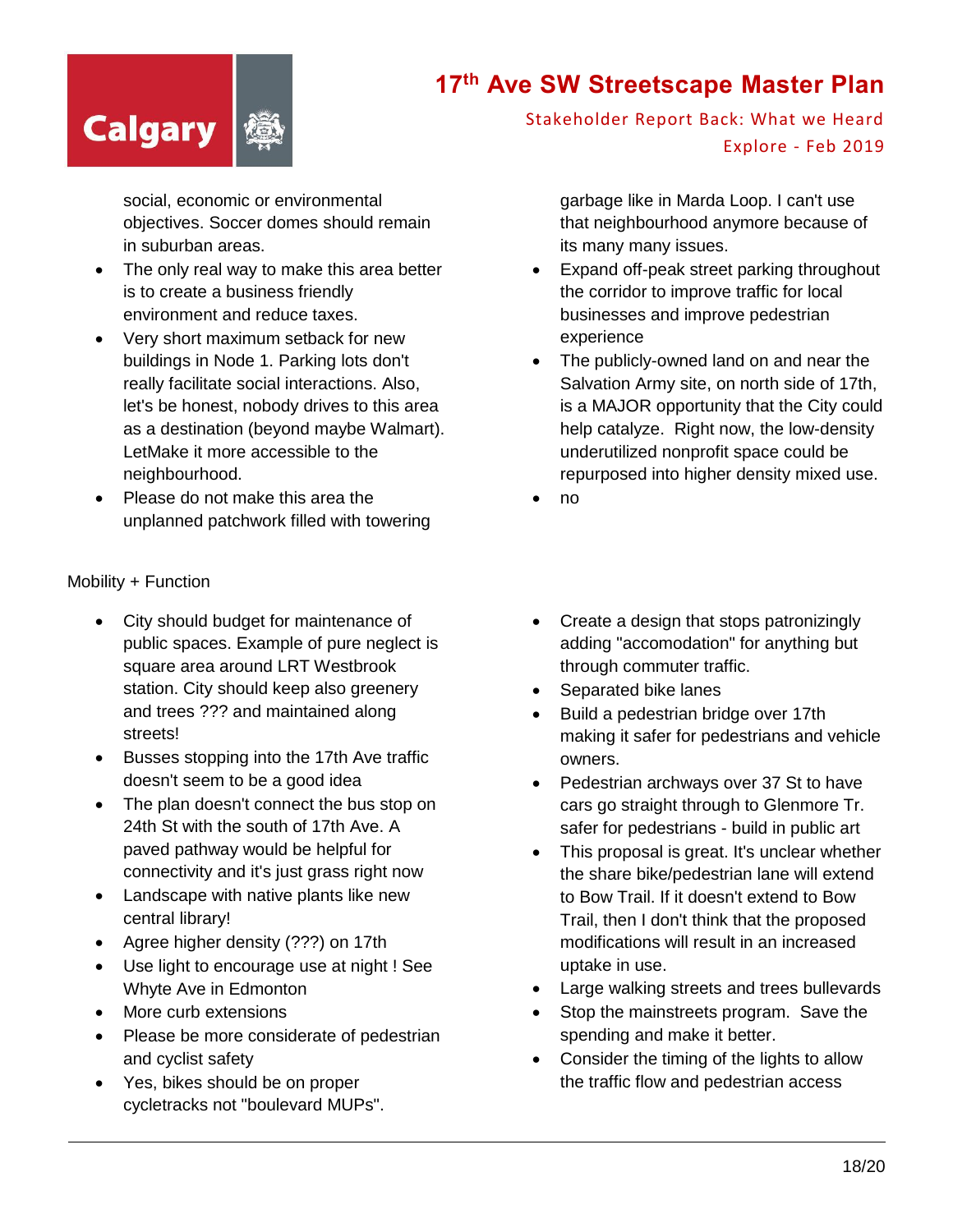

- At the intersection bringing bikes onto the sidewalk is not really a good idea, keep the bikes on the road and maybe add some other separation
- Overpasses for bikes to get to the river would be nice. That way commuters do not have to stop or dodge traffic.
- Replace current crosswalks with traffic lights

#### Character + Identity

- 17th Ave lacks a unifying theme. Lighting, gateways, anything! Would help to create a visual sense of community
- Higher density rezoning on both sides of 37th and 17th needed
- Rezone properties along 17th Ave (R2) to higher density. Would like to see 4-5 stories resident. Buildings with main floor commercial - nice cafes, small boutiques, shops
- Agree higher density 3-4 storey buildings around LRT station (17th Ave between 16th and 37th St; even if not entore length of corridor, guiding a plan for a few (2-3) blocks of business, cafes, welcoming areas would help
- Artificial brickwork was installed @ 37th St 17th Ave and 45th and 17th Ave. It is all worn away already, don't use that stuff again.
- More public art
- The notion of renaming streets, keeping the original street numbers but adding a historical twist.
- Can't read any of the text in the slides.
- Killarney community hall greenspace is highly underutilized
- Stakeholder Report Back: What we Heard Explore - Feb 2019
	- More emphasis on on-street parking. Also, the City should remove the "No Parking" restrictions (and replace with 1 hour or 2-hour parking) on adjacent side streets (speaking as a resident of one of these streets). Otherwise, kills the area's potential.
- no
- Innovative archways that are fun & functional could integrate public art, identify the area & safe crossings
- I'm uncertain about whether the zoning on the north side of 17th Ave has been changed from just residential to commercial/residential. To ensure that it is a great main street, we need commercial development on the north side of 17th Ave going forward.
- Deal with the drug addicts and the drug dealers, please.
- Provide opportunities and agreements that involve the adjacent businesses to take owenership with smaller/affordable ammentiites - garden box, creative art, seating
- reduce spending.
- Have frank engagements between the community and commercial property owners where friction exists. I.e. the empty field beside the Westbrook C-Train as one example.
- Fill the empty space! This is way too sprawly an area for inner city Calgary.
- Once the cubeppea
- Please do no make the same mistakes as Marda Loop and Kensington. Density can very a very good thing for an area or if left